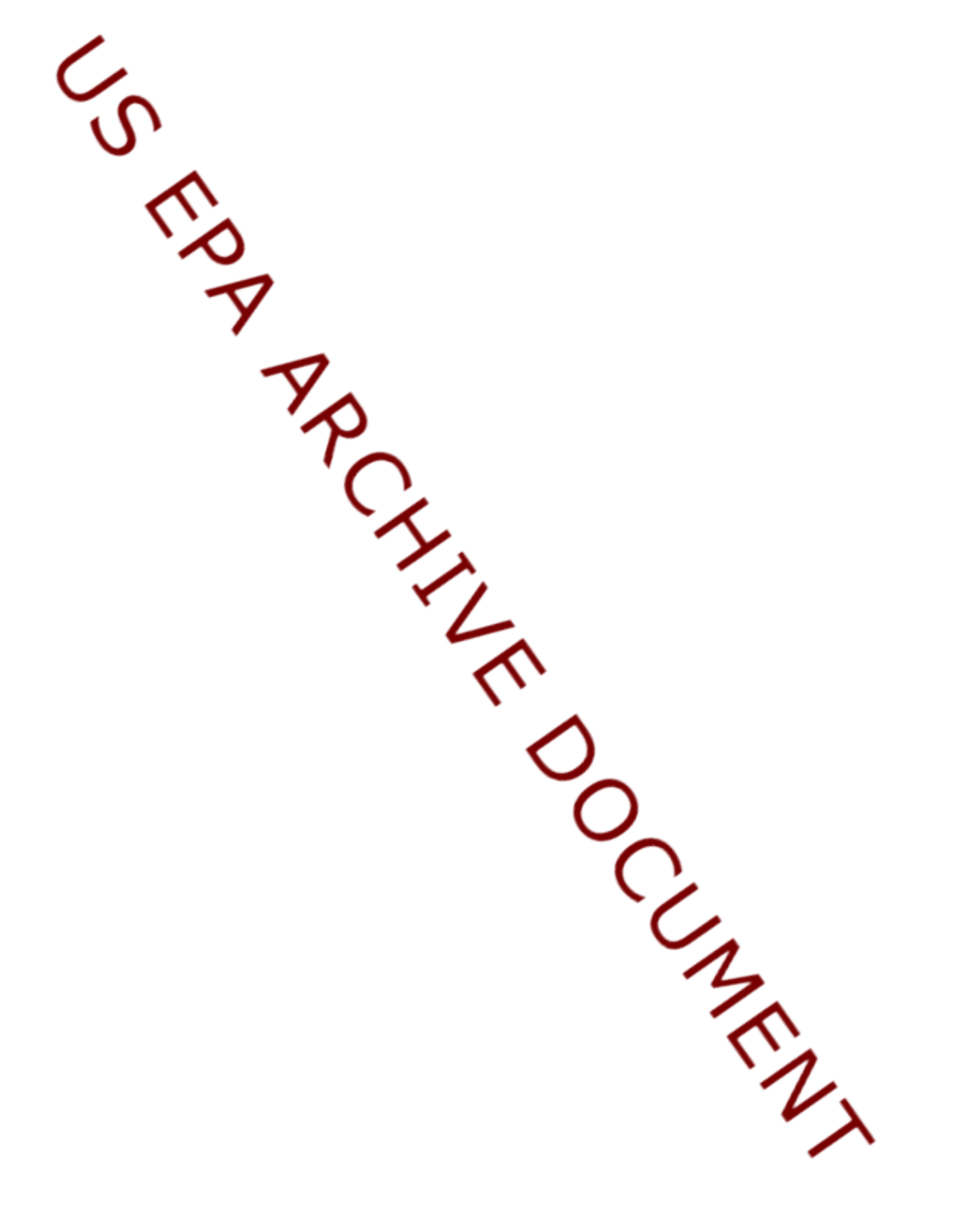# US EPA ARCHIVE DOCUMENT

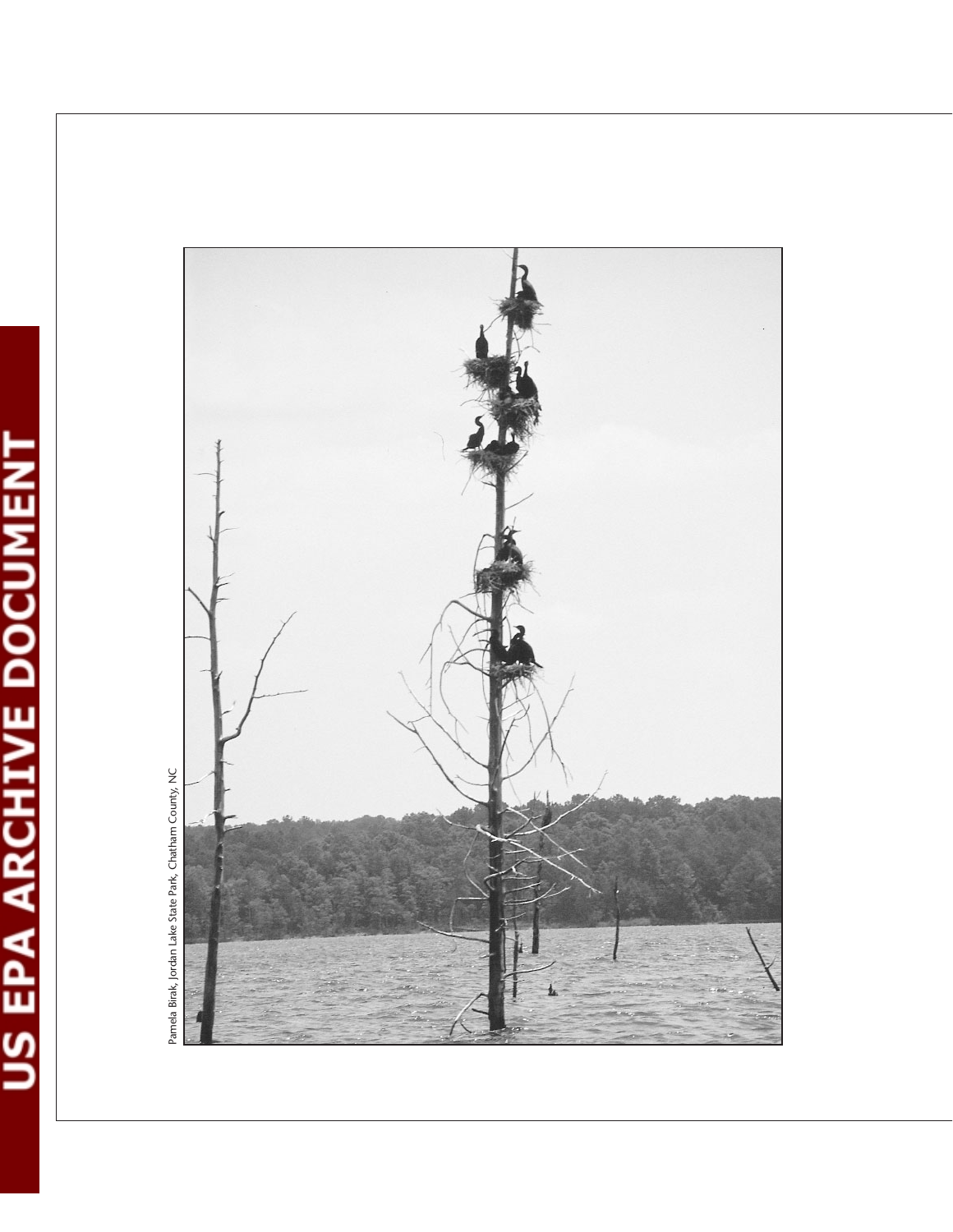# **Lakes, Reservoirs, and Ponds**

Forty-six states, Puerto Rico, and the District of Columbia (collectively referred to as states in the rest of this chapter) rated lake water quality in their 2000 Section 305(b) reports (see Appendix B, Table B-1, for individual state and jurisdiction data). These states assessed 17.3 million acres of lakes, reservoirs, and ponds, which equals 43% of the 40.6 million acres of lakes in the nation (Figure 3-1). The states based 68% of their assessments on monitored data and evaluated 28% of the assessed lake acres with qualitative information. The states did not specify whether the remaining 4% of assessed lake acres pared to the 1998 reporting cycle,

states are using monitoring data for a slightly larger percentage of their assessments. The number of assessed lake acres decreased slightly from 1998 to 2000, from 17.4 million acres to 17.3 million acres.

The summary information presented in this chapter applies strictly to the portion of the nation's lakes assessed by the states and tribes. EPA cannot make generalizations about the health of all of our nation's lakes based on data extracted from the 305(b) reports.

# Total Lake Acres: 40,603,893 Acres Assessed: 17,339,080 **States and Tribes ASSESSED** 17.3 Million Acres of Lakes (Excluding the Great Lakes) for the 2000 Report **States and Tribes ASSESSED 43%** of their total lake acres<sup>a</sup> for the 2000 report **Figure 3-1** were monitored or evaluated. Com-

This figure compares the total acres of lakes, reservoirs, and ponds with the subset that were assessed by states for the 2000 water quality report.

Based on data contained in Appendix B, Table B-1.

# af<sup>filit</sup>it<sub>itini</sub>n 43% Assessed

**Lake, Reservoir, and Pond Acres Assessed by the States and Tribes**

17,339,080 acres = 43% assessed **2000** Total acres:  $40,603,893^a$ 

57% Not Assessed 17,390,370 acres = 42% assessed **1998**  $\blacksquare$  Total acres: 41,593,748<sup>b</sup>  $\theta^{\rm J\hspace{-.1em}I\hspace{-.1em}I\hspace{-.1em}I} \eta_{\rm I\hspace{-.1em}I\hspace{-.1em}I\hspace{-.1em}I} \eta_{\rm I\hspace{-.1em}I\hspace{-.1em}I} \eta_{\rm I\hspace{-.1em}I\hspace{-.1em}I} \eta_{\rm I\hspace{-.1em}I}$ 1996 *W* 16,819,769 acres = 40% assessed Total acres:  $41,684,902^{\circ}$  $\theta^{\rm J\hspace{-.1em}I\hspace{-.1em}I\hspace{-.1em}I} \eta_{\rm I\hspace{-.1em}I\hspace{-.1em}I\hspace{-.1em}I} \eta_{\rm I\hspace{-.1em}I} \eta_{\rm I\hspace{-.1em}I} \eta_{\rm I\hspace{-.1em}I} \eta_{\rm I\hspace{-.1em}I}$ 17,134,153 acres = 42% assessed **1994** Total acres:  $40,826,064<sup>d</sup>$ <br>diffilitionally 18,300,000 acres = 46% assessed **1992** Total acres:  $39,920,000^e$ a<sup>ggnn</sup>nnach aSource: 2000 state and tribal Section 305(b) reports. bSource: 1998 state and tribal Section 305(b) reports. <sup>c</sup>Source: 1996 state and tribal Section 305(b) reports. dSource: 1994 state and tribal Section 305(b) reports.

<sup>e</sup>Source: 1992 state and tribal Section 305(b) reports.

Note: Figures may not add to 100% due to the rounding of individual numbers.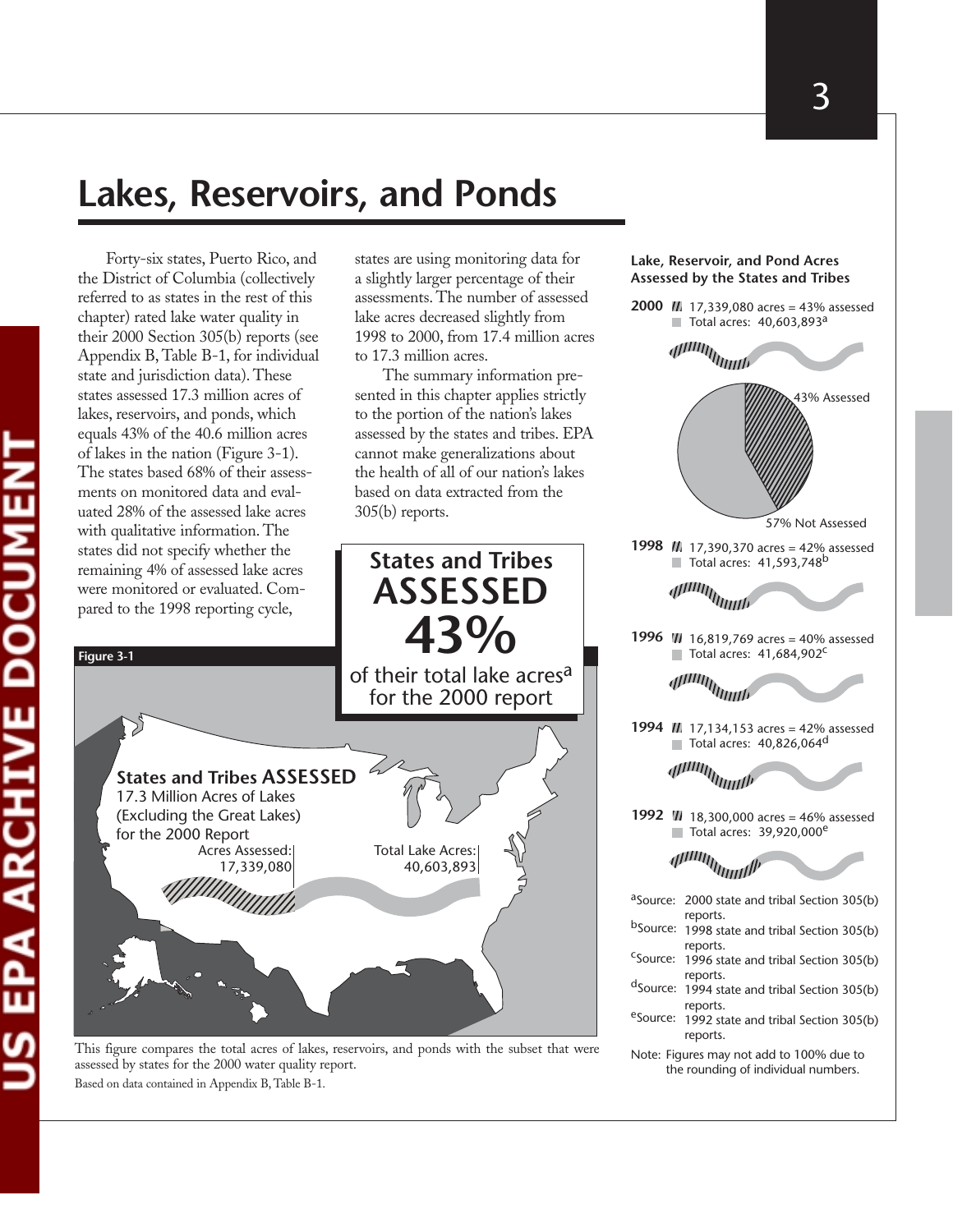# **Summary of Use Support**

Most states and tribes rate how well a lake supports individual uses (such as swimming and aquatic life) and then consolidate individual use ratings into a summary table. This table divides assessed lake acres into those that are

■ **Good** – Fully supporting all of their uses or fully supporting all uses but threatened for one or more uses

■ **Impaired** – Partially or not supporting one or more uses

■ **Not attainable** – Not able to support one or more uses.

Forty-five states, Puerto Rico, and the District of Columbia reported summary use support status for lakes in their 2000 Section 305(b) reports

### **Assessed Watersa**

Total lakes =  $40,603,893$  acres Total assessed =  $17,339,080$  acres

> 43% assessed 57% not assessed

Of the assessed acres:

- 68% were monitored
- 28% were evaluated
- 4% were not specified

### **Assessed Water Quality**



(see Appendix B, Table B-2, for individual state and tribal information). Mississippi, New Jersey, and Ohio did not report on summary of use support for lake acres, so EPA used aquatic life use support status to summarize lake water quality conditions in these states.

The states and tribes reported that 55% of their assessed 17.3 million lake acres have good water quality (Figure 3-2); 47% of the assessed lake acres fully support all uses and 8% of the assessed lake acres fully support all uses but are threatened for one or more uses. Some form of pollution or habitat degradation impairs the remaining 45% of the assessed lake acres included in summary of use support.

It is important to note that 11 states did not include the effects of statewide fish consumption advisories for mercury when calculating their summary use support status in lakes. Connecticut, Kentucky, Maine, Massachusetts, Minnesota, New Hampshire, New Jersey, North Carolina, Ohio, Vermont, and Wisconsin excluded the impairment associated with statewide mercury advisories in order to convey information that would have been otherwise masked by the fish consumption advisories. If these advisories had been included, all of the states' lakes would have received an impaired rating. Michigan also has a statewide advisory for mercury, and included that impairment in the summary of use support. New York excluded the effects of a statewide PCB/chlordane/mirex/ DDT fish consumption advisory for lakes in its summary data.



### **Summary of Use Support Figure 3-2**



This figure presents the status of the assessed acres of lakes, reservoirs, and ponds. Of the more than 17 million acres of lakes, reservoirs, and ponds assessed, 54% fully support their designated uses and 44% are impaired for one or more uses. Eight percent of the assessed waters are fully supporting uses but threatened.

Based on data contained in Appendix B, Table B-2.

Note: Figures may not add up to 100% due to rounding.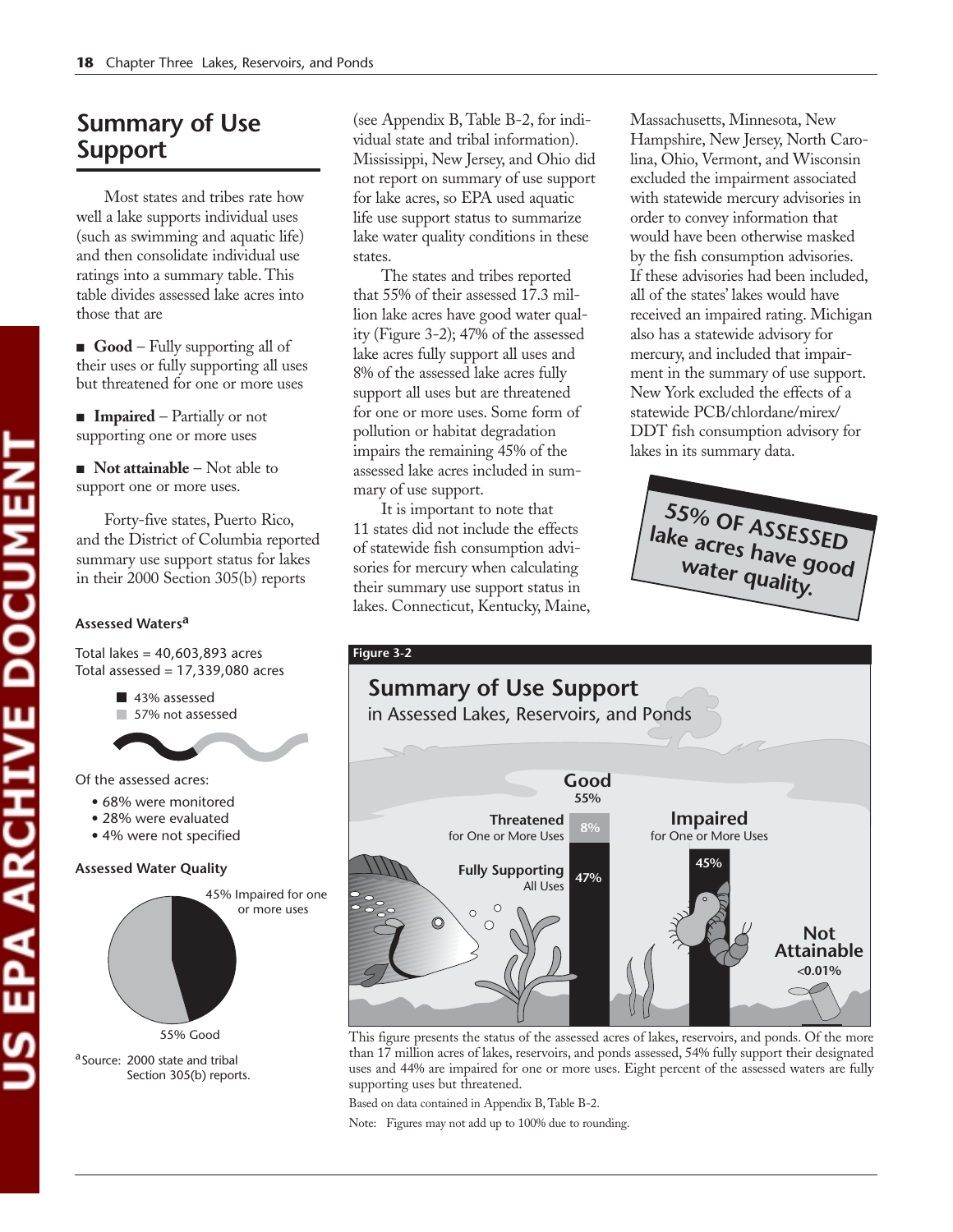# **Individual Use Support**

Individual use support assessment provides important details about the nature of water quality problems in our nation's surface waters. The states establish specific designated uses for waterbodies through their water quality standards and, for reporting purposes, consolidate their more detailed uses into six general use categories. The standard uses consist of aquatic life support, fish consumption, primary contact recreation (such as swimming and diving), secondary contact recreation (such as boating), drinking water supply, and agricultural use.

Forty-two states, Puerto Rico, and the District of Columbia reported individual use support status of their lakes, reservoirs, and ponds (see Appendix B, Table B-3, for individual state and tribal information). The reporting states assessed aquatic life use and swimming use most frequently. These states reported that support of aquatic life use is impaired in over 3.2 million lake acres (29% of the 11.2 million acres assessed for aquatic life support), and swimming criteria violations impact almost 3 million lake acres (23% of the 12.7 million acres assessed for swimming use support) (Figure 3-3).

Many states did not rate fish consumption use support because they have not included fish consumption as a use in their standards. However, through separate tracking of state fish consumption advisories (EPA's National Listing of Fish and Wildlife Advisories), EPA estimates that about 23% of the nation's total lake acres were under advisories in 2000. EPA encourages the states to designate fish consumption as a separate use in their waterbodies to promote consistency in future reporting.



This figure presents a tally of the acres of lakes, reservoirs, and ponds assessed by states for each category of designated use. For each category, the figure summarizes the proportion of the assessed waters rated according to quality.

Based on data contained in Appendix B, Table B-3.

Note: Figures may not add up to 100% due to rounding.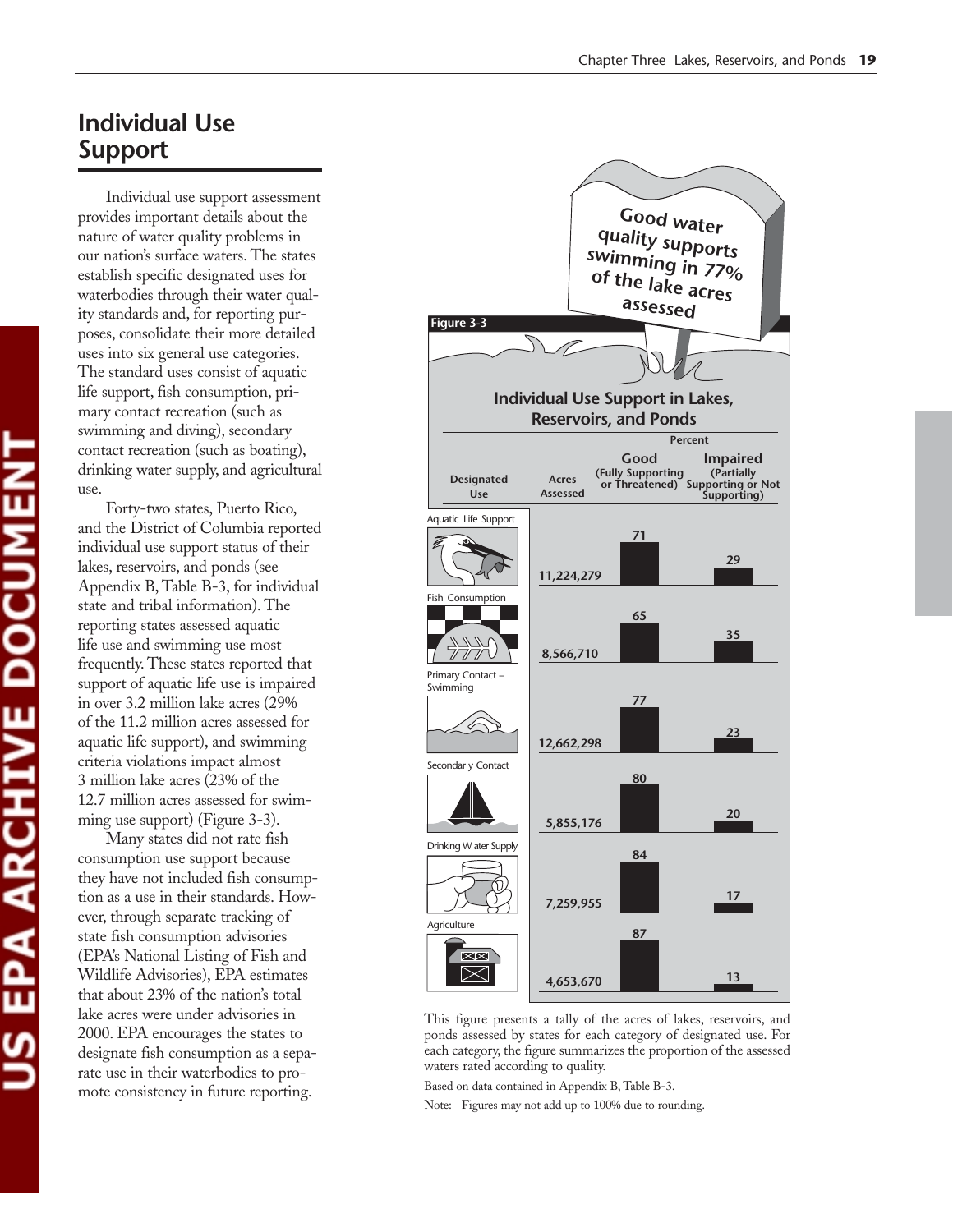## **Water Quality Problems Identified in Lakes, Reservoirs, and Ponds**

When states and tribes rate waters as impaired, they also attempt to identify the causes and sources of impairment. Figures 3-4 and 3-5 identify the pollutants and sources of pollutants that impair the most acres of assessed lakes.

The following sections describe the leading pollutants/stressors and sources of impairment identified in lakes. It is important to note that the information about pollutants/stressors and sources is incomplete. The states and tribes do not always report the pollutants/stressors or source of pollutants impacting every impaired lake acre. In some cases, they may recognize that water quality does not fully support a designated use, but may not have adequate data to document the specific pollutant, stressor or source responsible for the impairment.

### **Pollutants and Stressors Impacting Lakes, Reservoirs, and Ponds**

Forty-five states, the District of Columbia, and Puerto Rico identified the pollutants and stressors causing impairments to lake water quality. More lake acres are affected by nutrients than any other pollutant or stressor (Figure 3-4). States reported that excess nutrients pollute 3.8 million

lake acres (which equals 22% of the assessed lake acres and 50% of the impaired lake acres). See Appendix B, Table B-4, for individual state information.

Healthy lake ecosystems contain nutrients in small quantities from natural sources. Extra inputs of nutrients (primarily nitrogen and phosphorus) disrupt the balance of lake ecosystems by stimulating population explosions of undesirable algae and aquatic weeds (Figure 3-6). The algae sink to the lake bottom after they die, where bacteria decompose them. The bacteria consume dissolved oxygen in the water while decomposing the dead algae. Fish kills and foul odors may result if dissolved oxygen is depleted.

The states reported metals as the second most common pollutant in assessed lake acres, impairing 3.2 million lake acres (19% of the assessed lake acres and 42% of impaired lake acres). This is mainly due to the widespread detection of mercury in fish tissue samples. Most states rely on fish tissue samples to indicate mercury contamination, since mercury is difficult to measure in water but bioaccumulates in tissue. States are actively studying the extent of the mercury problem, which originates from atmospheric transport from power-generating facilities, waste incinerators, mining, and other sources.

In addition to nutrients and metals, the states report that siltation (sedimentation) pollutes nearly 1.6 million lake acres (9% of the assessed lake acres and 21% of the

impaired lake acres), total dissolved solids affect nearly 1.5 million acres (9% of the assessed lake acres and 19% of the impaired lake acres), and enrichment by organic wastes that deplete dissolved oxygen in lake waters affects over 1.1 million lake acres (7% of the assessed lake acres and 15% of the impaired lake acres).

Often, several pollutants and processes impair a single lake. For example, an activity such as removal of shoreline vegetation may accelerate erosion of sediment and nutrients into a lake. In such cases, the states and tribes count a single lake acre under each category that impacts the lake acre. Therefore, the lake acres impaired by each pollutant and process do not add up to 100% in Figures 3-4 and 3-5.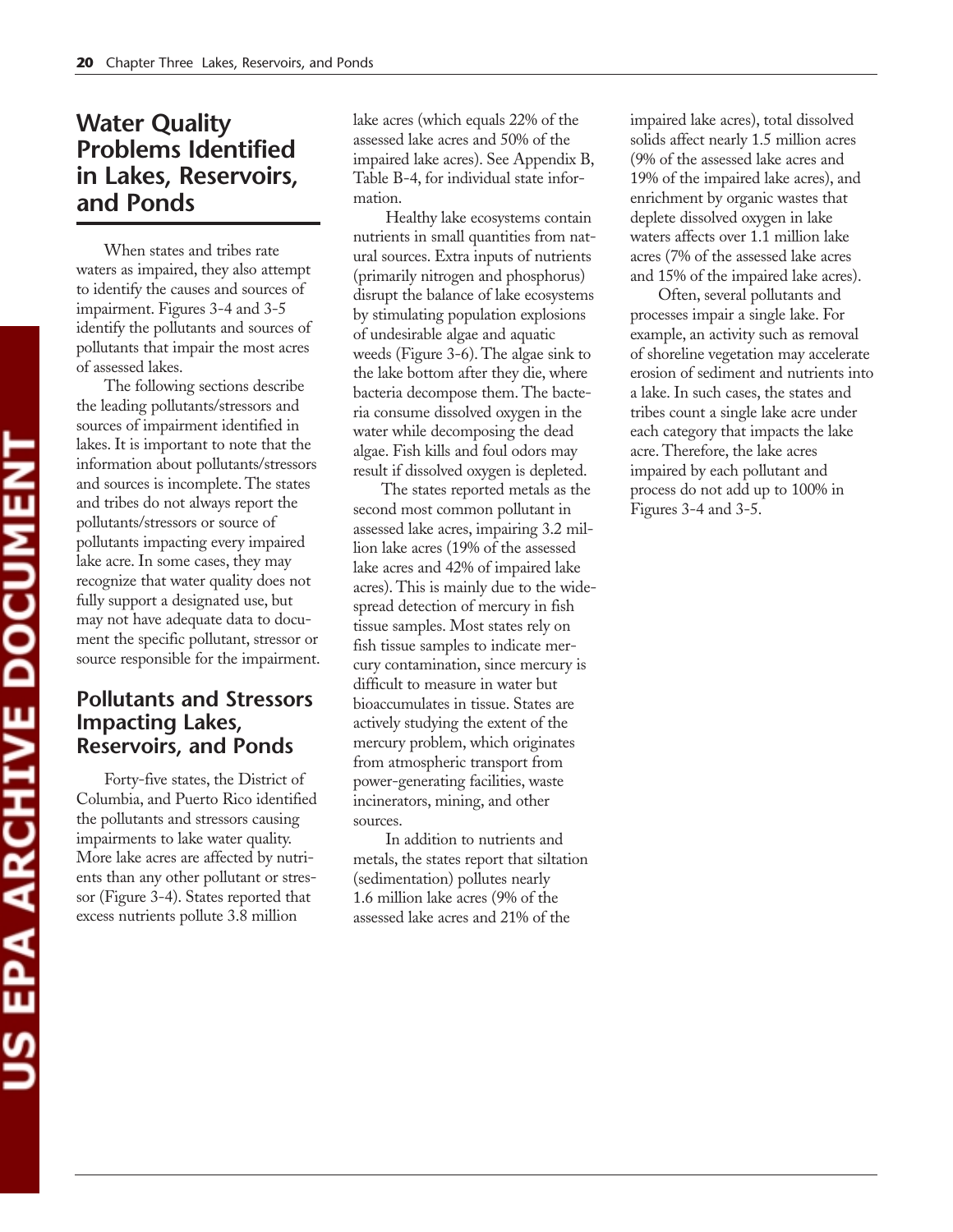



*The pollutants/processes and sources shown here may not correspond directly to one another (i.e., the leading pollutant may not originate from the leading source). This may occur because a major pollutant may be released from many minor sources. It also happens when states do not have the information to determine all the sources of a particular pollutant/stressor.*

According to the states, **NUTRIENTS** are the most common pollutants affecting assessed lakes. Nutrients

- Are found in 22% of the assessed lakes (see Figure 3-4)
- Contribute to 50% of reported water quality problems in impaired lakes.

States assessed 43% of the total acres of lakes, reservoirs, and ponds for the 2000 report.The larger pie chart on the left illustrates this proportion. The smaller pie chart on the right shows that, for the subset of assessed waters, 55% are rated as good and 45% as impaired. When states identify waters that are impaired, they describe the pollutants or processes causing or contributing to the impairment. The bar chart presents the leading causes and the number of lake, reservoir, and pond acres impacted. The percent scales on the upper and lower x-axes of the bar chart provide different perspectives on the magnitude of the impact of these pollutants. The lower axis compares the acres impacted by the pollutant to the total ASSESSED acres. The upper axis compares the acres impacted by the pollutant to the total IMPAIRED acres.

Based on data contained in Appendix B, Table B-4.

- \* Eleven states did not include the effects of statewide fish consumption advisories when reporting the pollutants and sources responsible for impairment. Therefore, certain pollutants and sources, such as metals and atmospheric deposition, may be underrepresented.
- † Includes acres assessed as not attainable.
- Note: Percentages do not add up to 100% because more than one pollutant or source may impair a lake.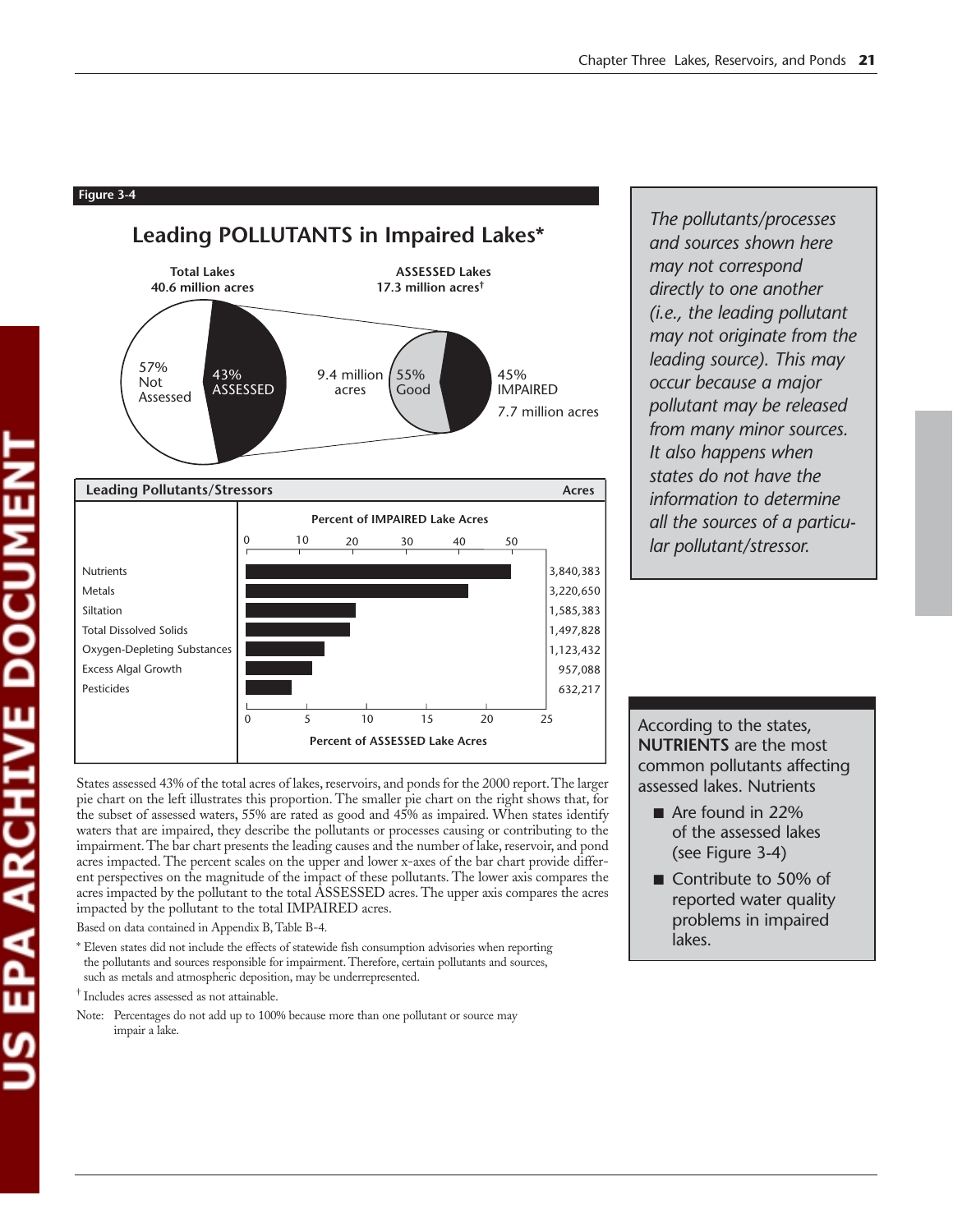### **Sources of Pollutants Impacting Lakes, Reservoirs, and Ponds**

Forty-five states, the District of Columbia, and Puerto Rico reported sources of pollution related to human activities that impair some of their lake, reservoir, and pond acres (see Appendix B, Table B-5, for individual state information). The most commonly reported known sources of impairment in lakes include agriculture, hydrologic modifications, and urban runoff/storm sewers.

Agriculture is the most widespread source of impairment in the nation's assessed lake acres (Figure 3-5). Agriculture generates pollutants that degrade aquatic life or interfere with public use of over 3 million lake acres (18% of the assessed lake acres and 41% of the impaired lake acres). Riparian pasture grazing and irrigated and nonirrigated crop production were the most frequently cited types of agriculture causing impairments to lake water quality.

Hydrologic modifications, the second most commonly reported source of impairment, degrade 1.4 million lake acres (8% of the assessed lake acres and 18% of the impaired lake acres). Hydrologic modifications include flow regulation and modification, dredging, and construction of dams. These activities

According to the states, **AGRICULTURE** is the leading source of pollution in assessed lakes. Agricultural pollution problems

- Affect 18% of the assessed lakes
- Contribute to 41% of reported water quality in impaired lakes (see Figure 3-5).







States assessed 43% of the total acres of lakes, reservoirs, and ponds for the 2000 report.The larger pie chart on the left illustrates this proportion. The smaller pie chart on the right shows that, for the subset of assessed waters, 55% are rated as good and 45% as impaired. When states identify waters that are impaired, they also describe the sources of pollutants associated with the impairment.The bar chart presents the leading sources and the number of lake, reservoir, and pond acres impacted. The percent scales on the upper and lower x-axes of the bar chart provide different perspectives on the magnitude of the impact of these sources. The lower axis compares the acres impacted by the source to the total ASSESSED acres. The upper axis compares the acres impacted by the source to the total IMPAIRED acres.

Based on data contained in Appendix B, Table B-5.

- \* Eleven states did not include the effects of statewide fish consumption advisories when reporting the pollutants and sources responsible for impairment. Therefore, certain pollutants and sources, such as metals and atmospheric deposition, may be underrepresented.
- † Excluding unknown, natural, and "other" sources.
- ‡ Includes acres assessed as not attainable.
- Note: Percentages do not add up to 100% because more than one pollutant or source may impair a lake.